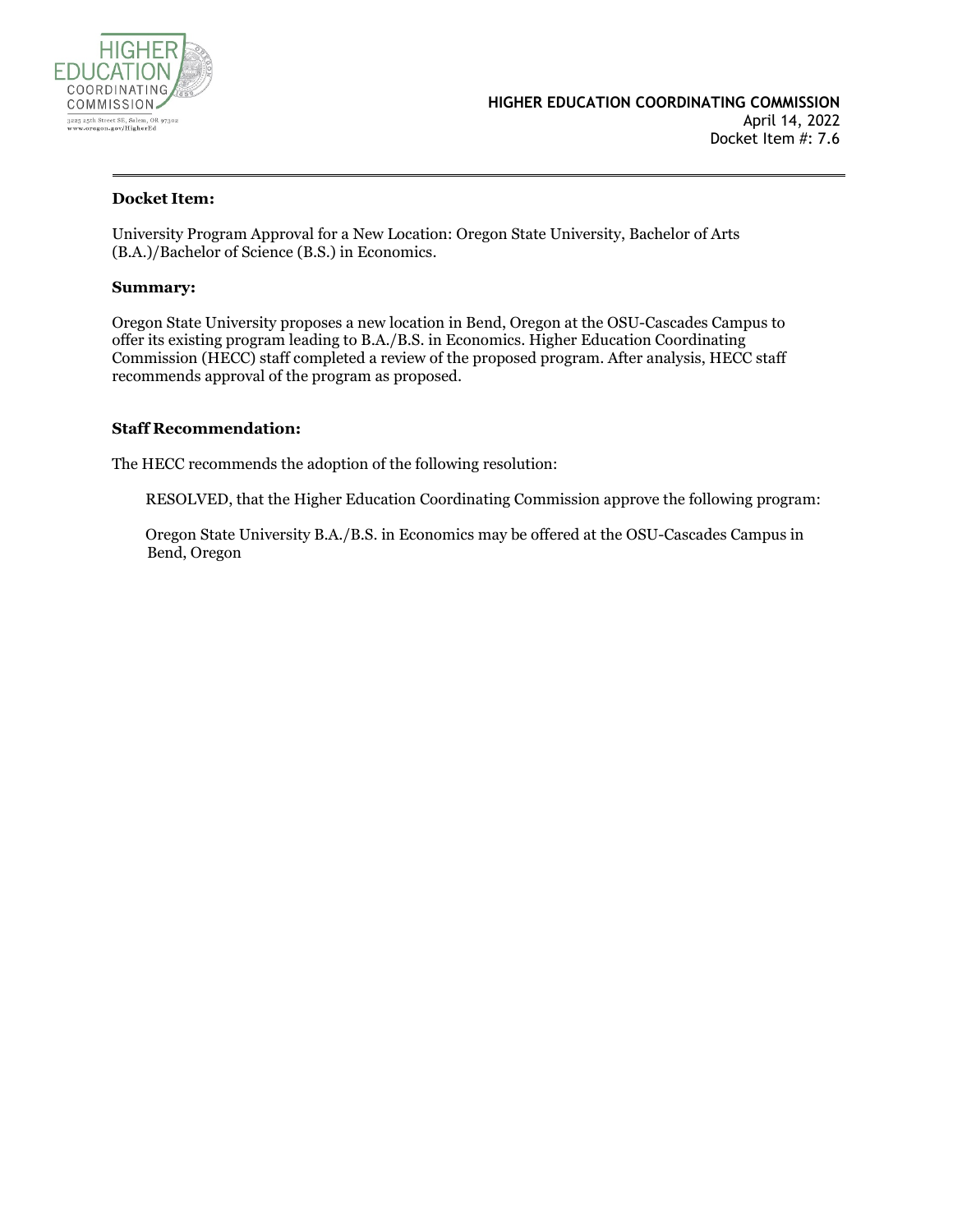

# **Proposal for Delivery of an Existing Program to a New Location**

## **1. Program Description**

#### **a. Program title, level, and delivery sites.**

BA and BS in Economics is currently delivered at only the OSU Corvallis campus. This proposal seeks to extend the program to OSU Cascades.

## **b. Department and school/college that would offer the program. Include the name of the institution program coordinator.**

The program is offered by the School of Public Policy in the College of Liberal Arts at Oregon State University – Corvallis and Cascades campuses. The program coordinator for both locations currently is Dr. Todd Pugatch.

#### **c. Briefly describe the academic program. List all course titles, including number of credits.**

The Economics undergraduate degree has options in general economics, managerial economics, law, economics and policy, and mathematical economics. The BA/BS degree in Economics will prepare students for careers in public sector roles, financial analysis, investment analysis, graduate studies, and a variety of other paths upon which students will be prepared to embark utilizing the breadth and depth of knowledge gained in the BA/BS in Economics.

## **Economic Core Curriculum - 28 credits**

ECON 201, Introduction to Microeconomics ECON 202, Introduction to Macroeconomics ECON 311, Intermediate Microeconomic Theory or ECON 411, Advance Microeconomic Theory ECON 315, Intermediate Microeconomic Theory or ECON 415 Advanced Microeconomic Theory ECON 423, Pre-Econometrics or ST 351, Introduction to Statistical Methods ECON 427, Introduction to Econometrics with Calculus or ECON 424, Introduction to **Econometrics** ECON 428, Introduction to Economic Research or ECON 439, Public Policy Analysis

#### **Required Option – 23 credits**

*Select at least one option for a minimum of 23 credits*

#### **Baccalaureate Core and General Electives – 129 credits**

**Total Credits: 180**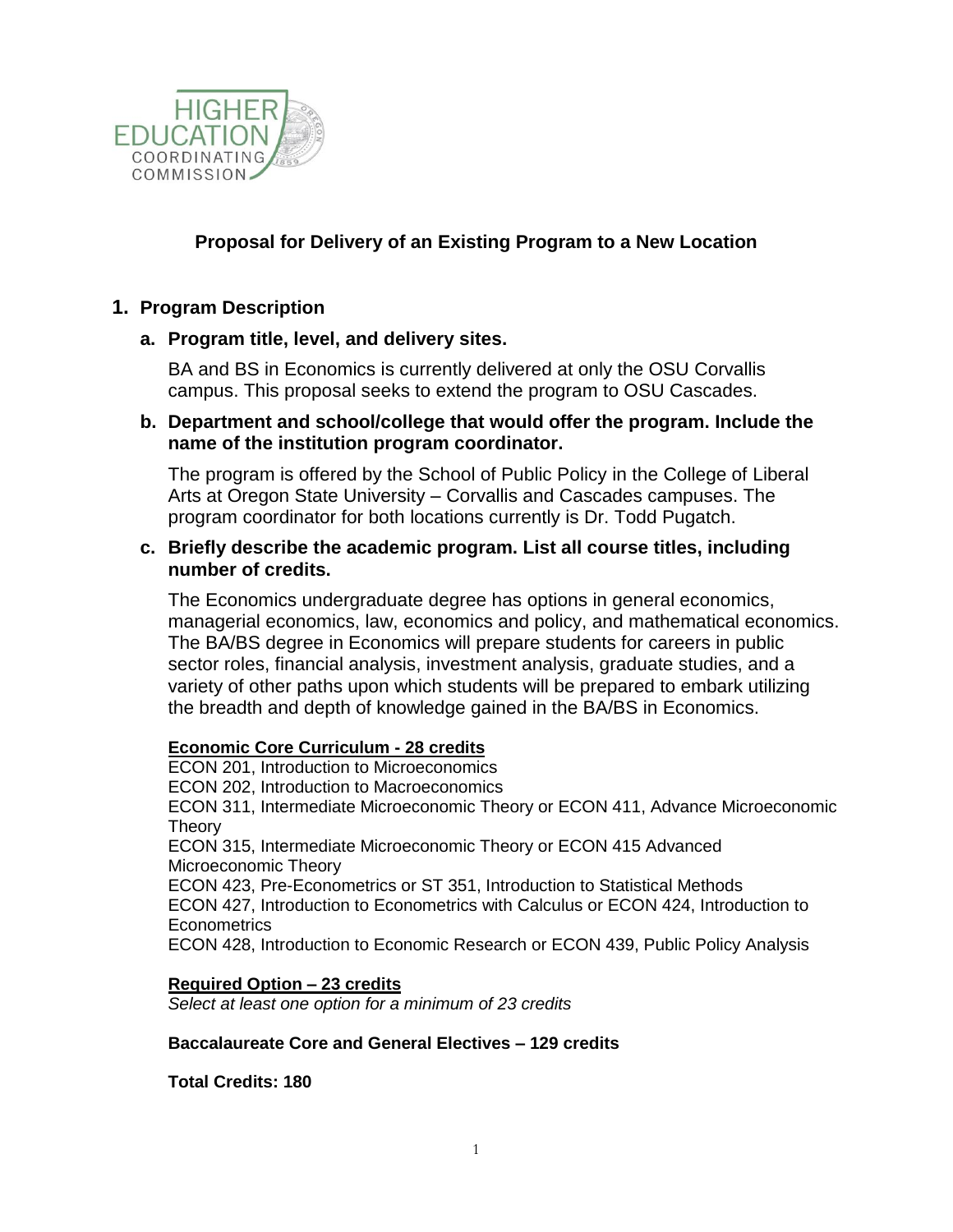**d. Indicate in what ways the proposed program at the new location(s) will differ from the on-campus program.**

The proposed program at OSU-Cascades will not differ from the program at OSU-Corvallis.

e. **List any special requirements or prerequisites for admission to the** program at the new location(s).

None

f. **Is there an accrediting agency or professional society that has established standards for this program? If so, is the program currently accredited? If accredited, what steps would be needed to accredit the program at the proposed new location(s)?**

N/A

## **g. Provide evidence of consultation with other public universities regarding non-duplication of similar programs offered in the same region, or ones that will cause undue hardship to another public university.**

An Early Alert notification was on the April 2021 agenda for the Statewide Provost's Council. As a result of that process, we are not aware of any undue hardship to another public university.

## **2. Demand**

## **a. List any similar programs offered at the proposed or nearby location(s).**

All public institutions in Oregon with a comprehensive liberal arts program offer a degree in Economics: University of Oregon, Eastern Oregon University, Southern Oregon University, Western Oregon University, and Portland State University. The synergy created by the Economics degree programs in the state of Oregon will provide accessible educational opportunities for all regions of the state. The Economics programs at these institutions are complimentary as regional schools as well as state institutions contribute to health of their regional economies and communities.

## **b. Provide evidence of need for the program at the new location(s).**

The central Oregon region has one of the fastest population growth rates in the country. The extension of the BA/BS in Economics to OSU-Cascades will meet the increasing educational demands of the region. Freshman who attend public universities typically do so within 50 miles of home. The creation of the BA/BS in Economcis degree at Cascades will expand accessibility to higher education and serve a greater number of first-generation students, under-served students, and adults seeking career advancement. These students are most often place-bound and seek higher education closer to their current residence and employment.

**c. Estimate enrollment and number of graduates over the next five years. Will any enrollment limitation be imposed? If so, how will those to be enrolled be selected?**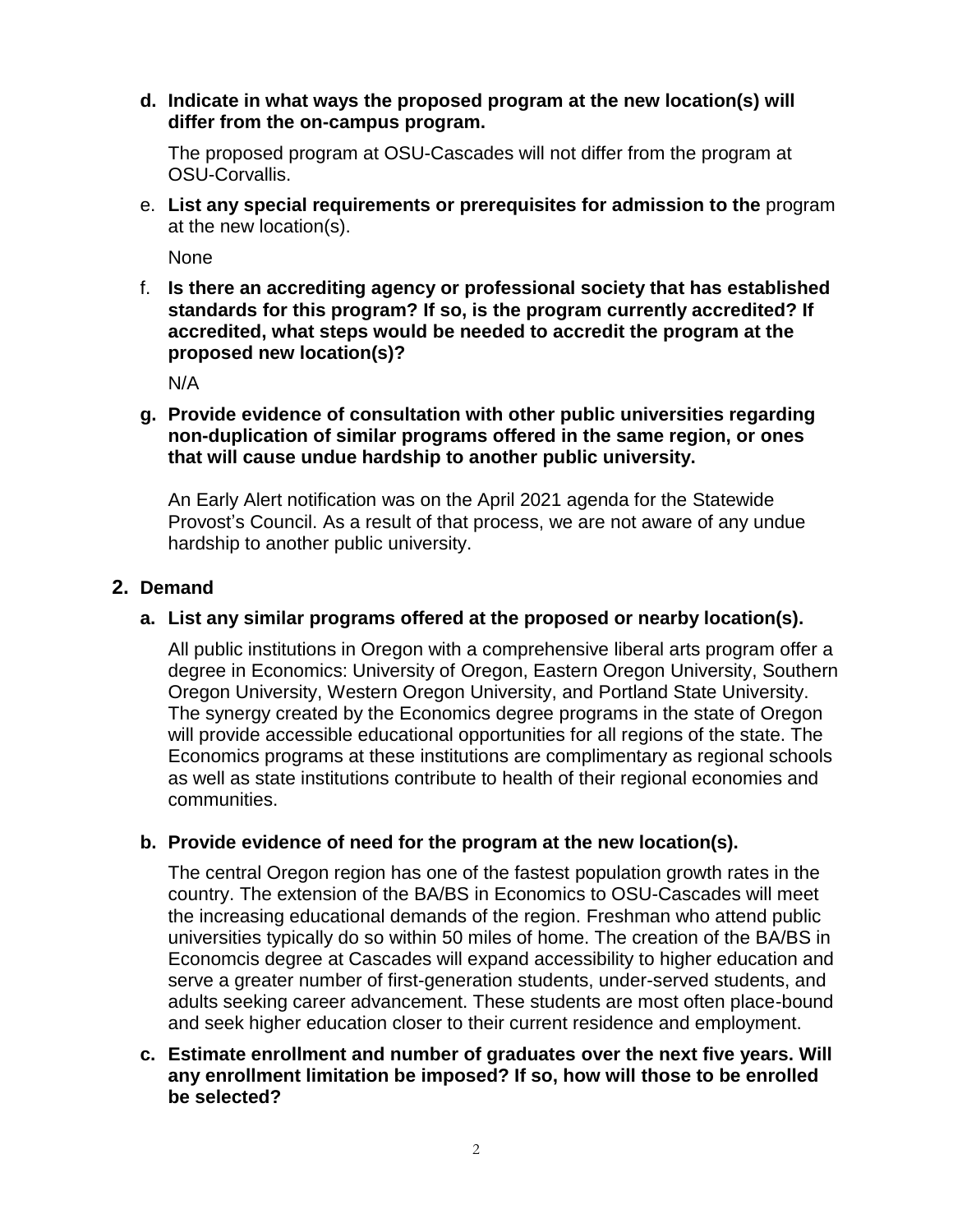#### **Anticipated Enrollment**

#### **Anticipated Graduation**

| $1st$ Year           | $2nd$ Year | 3rd Year | 3rd Year | 4 <sup>th</sup> Year | 5 <sup>th</sup> Year |
|----------------------|------------|----------|----------|----------------------|----------------------|
| 10                   | 15         | 20       | 25       | 42                   | 51                   |
| 1 <sup>st</sup> Year | $2nd$ Year | 3rd Year | 3rd Year | 4 <sup>th</sup> Year | 5 <sup>th</sup> Year |
| 15                   | 24         | 33       | 33       | 42                   | 51                   |

The estimate of enrollment was completed using data from trends in completions from Hanover Research. The estimate of the first five years of enrollment was also based on historical growth trends for new programs at OSU-Cascades.

#### **3. Personnel**

## **a. List qualifications of faculty (regular and/or adjunct) who will be involved in delivering the program to the proposed location(s).**

Current faculty at OSU Cascades are vetted for their credentials by the OSU Corvallis faculty. Faculty are required to hold a minimum of a master's degree with a PhD preferred.

A part-time instructor will be hired to teach three courses in the major and act as initial program coordinator. In 2023, a search will be conducted for a full-time 9 month instructor to take on the role of Cascades program coordinator for Economics and will teach 5-6 course in the program.

The full complement of courses needed to complete the Economics major can be fulfilled with a full time and limited number of part-time faculty. The program coordinator will assist the Dean of Academic Affairs in rolling out courses and hiring additional faculty.

## **b. Estimate the number and type of support staff needed to provide the program at the new location(s).**

0.5 FTE academic advisor No other support staff needed

#### **4. Other Resources**

#### **a. Describe facilities (e.g., buildings, labs, equipment) necessary to offer the program at the new location(s).**

Library, space, and facilities have been deemed to be adequate by the appropriate OSU library staff and OSU Space Management.

#### **b. Indicate how library needs will be met.**

The OSU-Cascades library is staffed by a library technician under the guidance of the OSU-Cascades Assistant Dean and OSU-Cascades Library Program Lead. The OSU-Cascades library is an extension of the OSU-Corvallis Valley